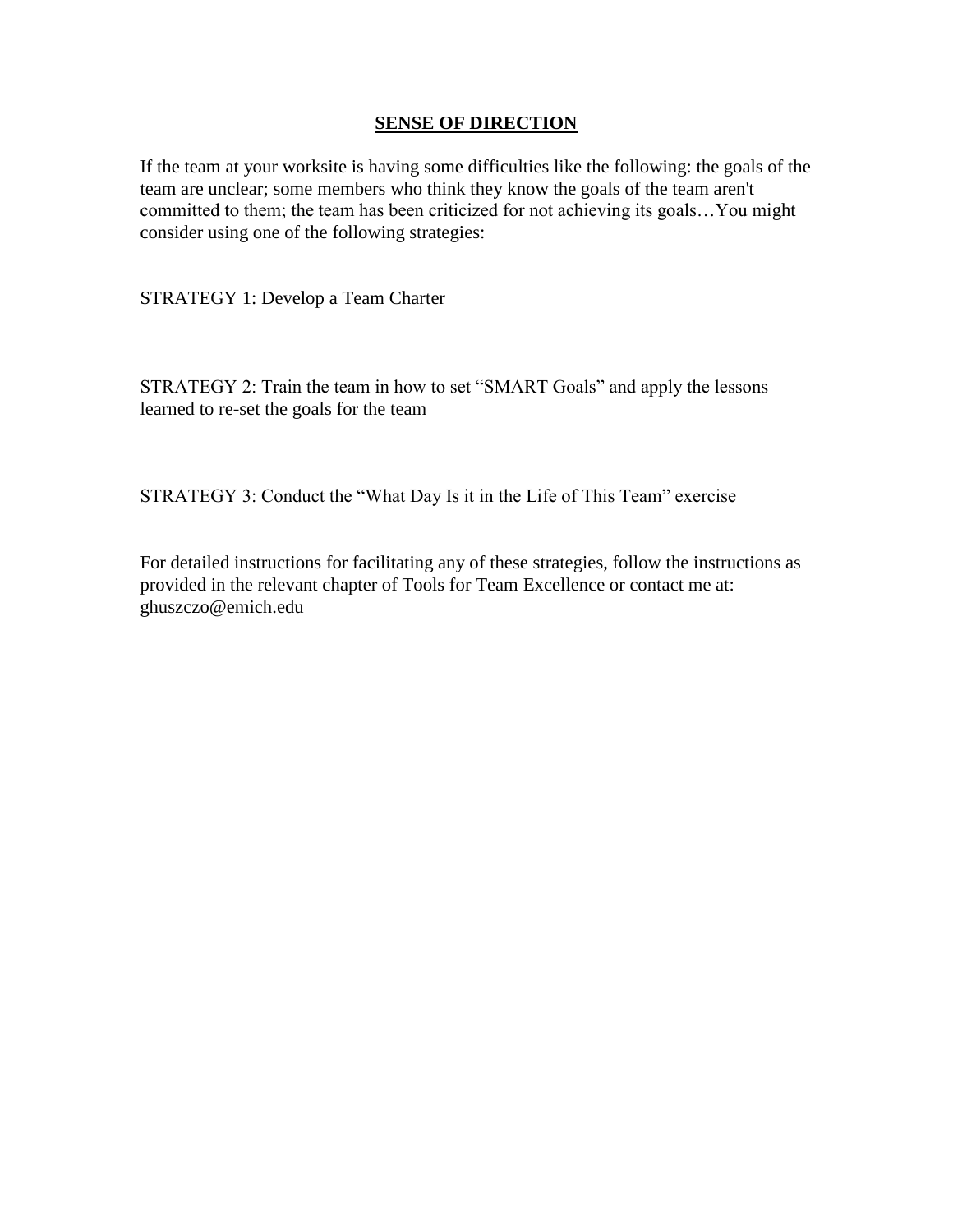## **TALENT**

If the team at your worksite is having some difficulties like the following: the team does not have permanent members that have all the pieces of knowledge or skills needed to accomplish their goals; some members might have some skills that other team members don't know about and yet some others just haven't kept their skills sharp… You might consider using one of the following strategies:

STRATEGY 1: Conduct the "Designated Bragger" exercise

STRATEGY 2: Conduct a Training Needs Analysis

STRATEGY 3: Design and deliver training/development sessions to those needing training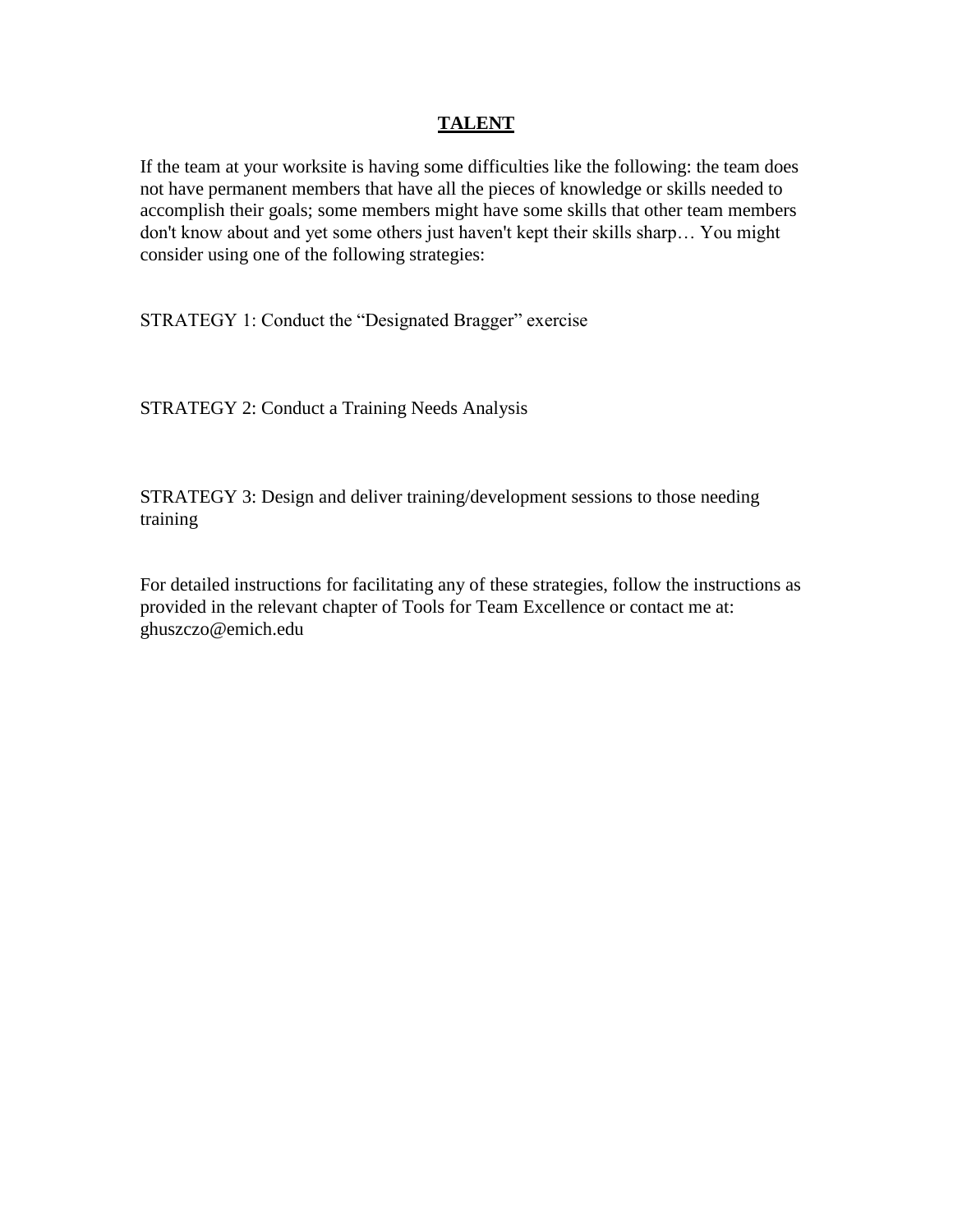## **ROLES AND RESPONSIBILITIES**

If the team at your worksite is having some difficulties like the following: members of the team do not really know what is expected of them; individual members do not know the role or roles they are to play in order to fit into the overall effort of the team; some of the members might know what their responsibilities are supposed to be but do not seem committed to fulfill those responsibilities… You might consider using one of the following strategies:

STRATEGY 1: Facilitate a Role Analysis Techniquesession

STRATEGY 2: Develop a Roles and Responsibilities Matrix

STRATEGY 3: Conduct the "Clarifying the task, Social, and Dysfunctional Roles" exercise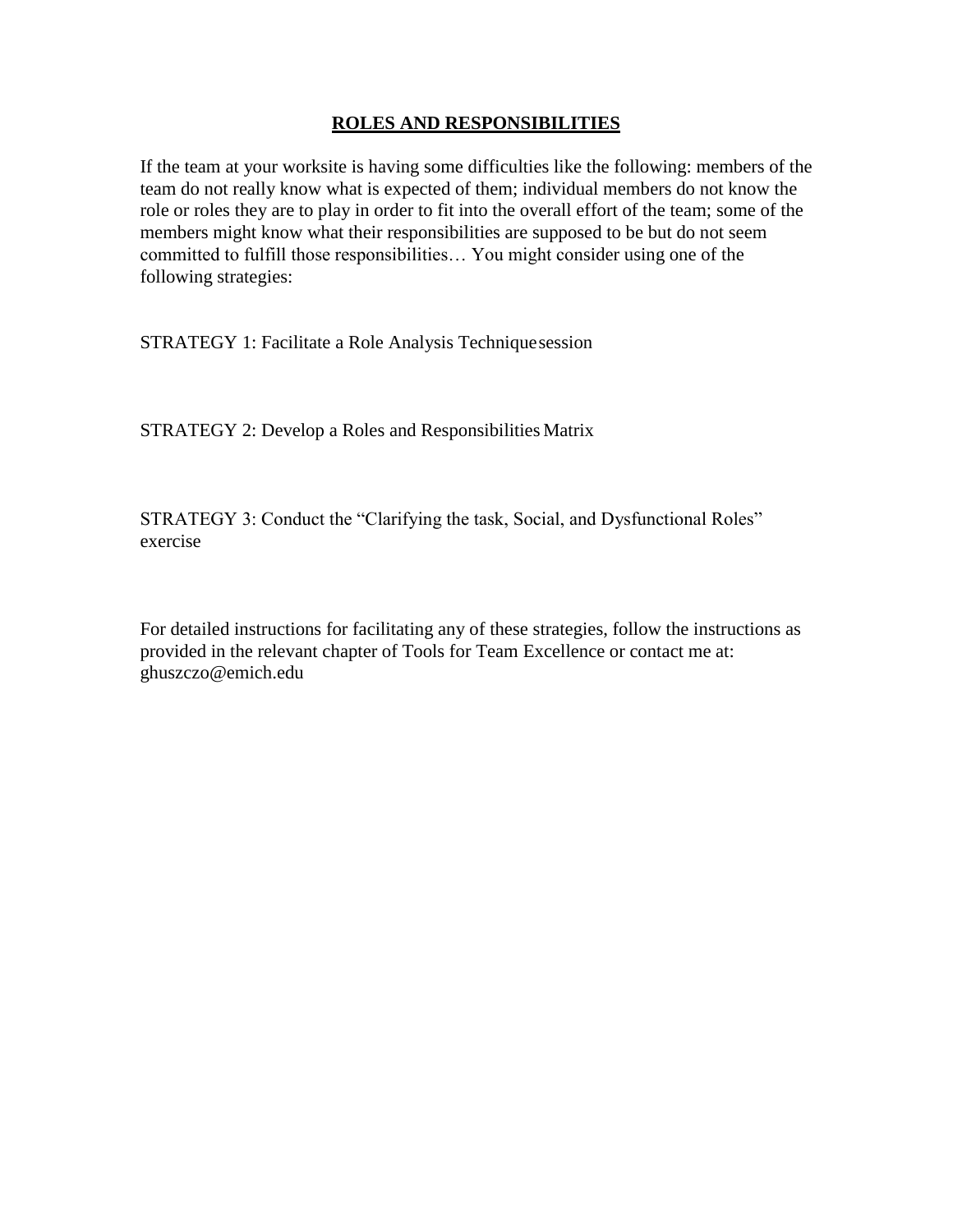#### **PROCEDURES**

If the team at your worksite is having some difficulties like the following: the team is not using effective and efficient procedures (for meetings, problem solving, decision making, planning, etc.) to accomplish its goals; there are problematic inconsistencies on how various members fulfill their roles…. You might consider using one of the following strategies:

STRATEGY 1: Train the entire team in the use of the "4-A plus 2" approach to systematic problem solving and then have them apply the approach to the procedural problems the team is experiencing

STRATEGY 2: Provide training in the procedure the team is not conducting effectively or efficiently (e.g. Provide training in how to hold effective meetings)

STRATEGY 3: Identify the Norms (unwritten rules) that seem to influence how the team is going about its tasks and relating to one another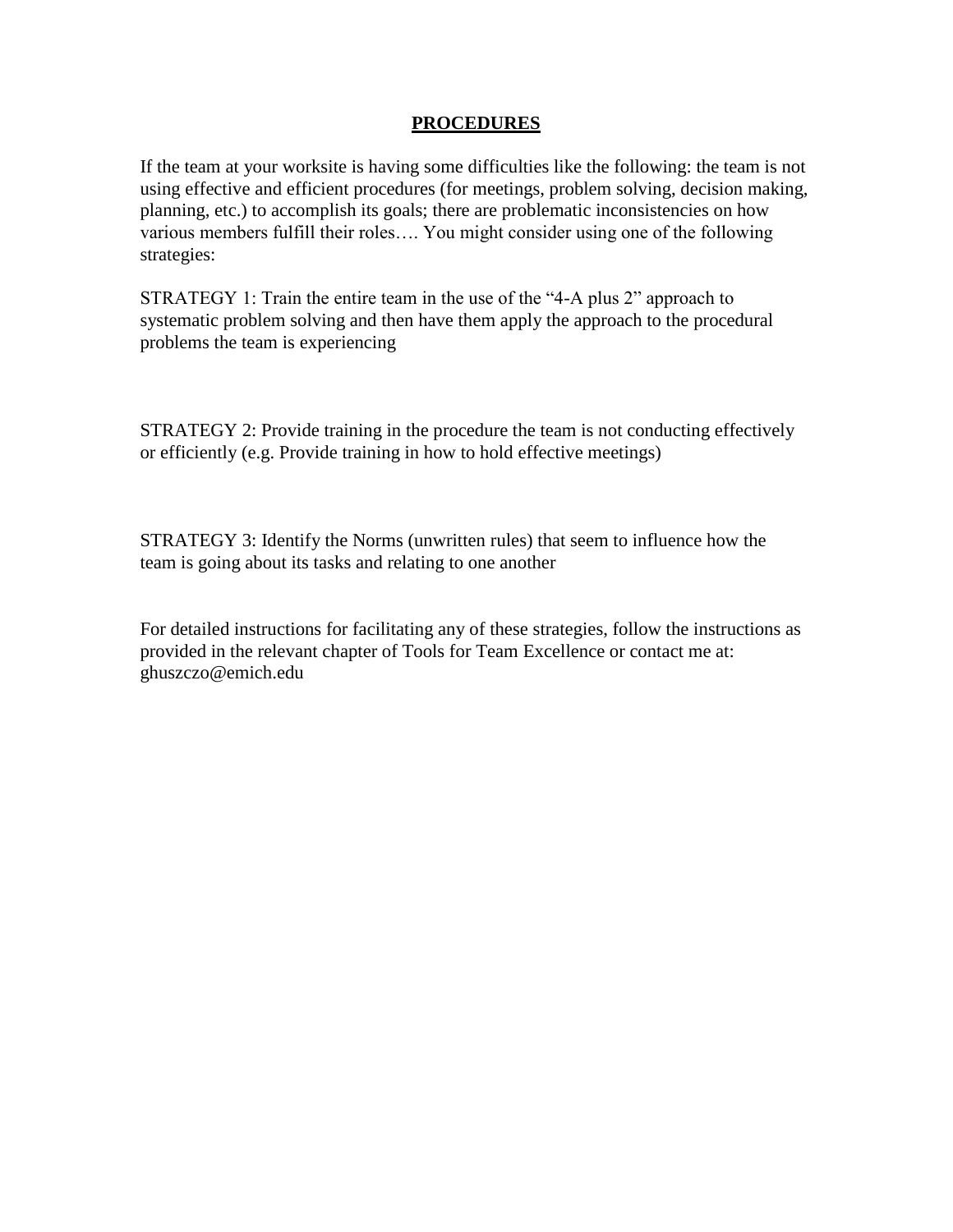# **INTERPERSONAL RELATIONS**

If the team at your worksite is having some difficulties like the following: the members of the team are not getting along well enough to accomplish their goals together; members are not respecting the diversity on the team; members are not resolving conflict constructively; members are not communicating with each other well enough… You might consider using one of the following strategies:

STRATEGY 1: Provide training in Communication Skills, Conflict Resolution Skills or in the art of conducting Crucial Conversations

STRATEGY 2: Facilitate a session to identify and celebrate the diversity that exists on the team

STRATEGY 3: Use a non-judgmental framework like that which underlies the Myers-Briggs Type Indicator or the Gallup StrengthsFinder to identify and celebrate the strengths that exist on this team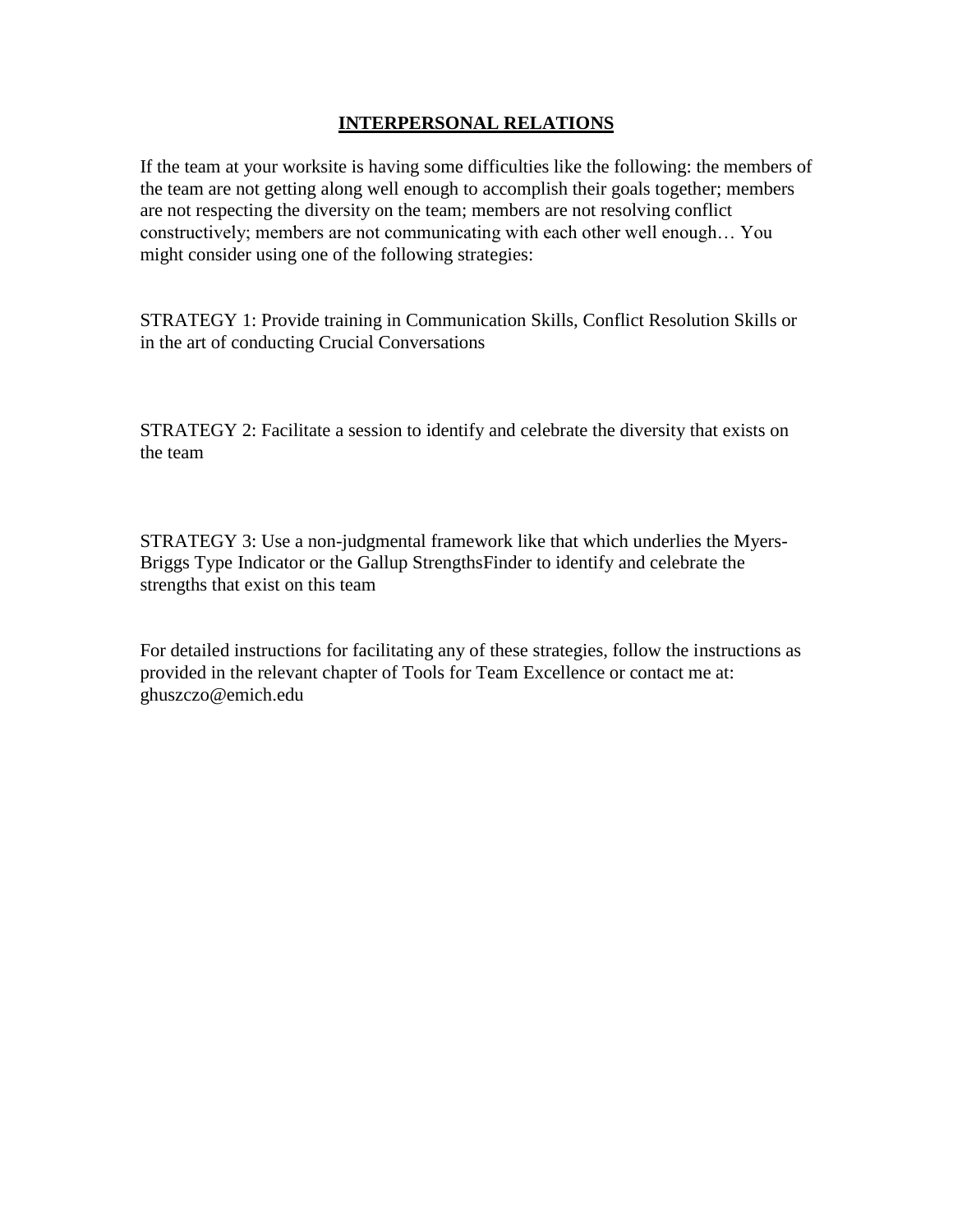# **REINFORCEMENT FOR BEING TEAM ORIENTED**

If the team at your worksite is having some difficulties like the following: the members of the team do not feel that their individual efforts to work well as a team has been appreciated enough; some team members are not being held accountable for following through on commitments made to the team; individuals may get some credit or blame for things but the team itself is not receiving enough recognition from forces outside of the team to reinforce efforts to work together… You might consider using one of the following strategies:

STRATEGY 1: Conduct the "Commitments and Appreciations" exercise

STRATEGY 2: Review the "Roles and Responsibilities Matrix" and provide symbolic gifts for fulfillment and contracts to modify behaviors in line with the Matrix agreements

STRATEGY 3: Develop a "Pay for Knowledge" or a "Pay for Skills" compensation system